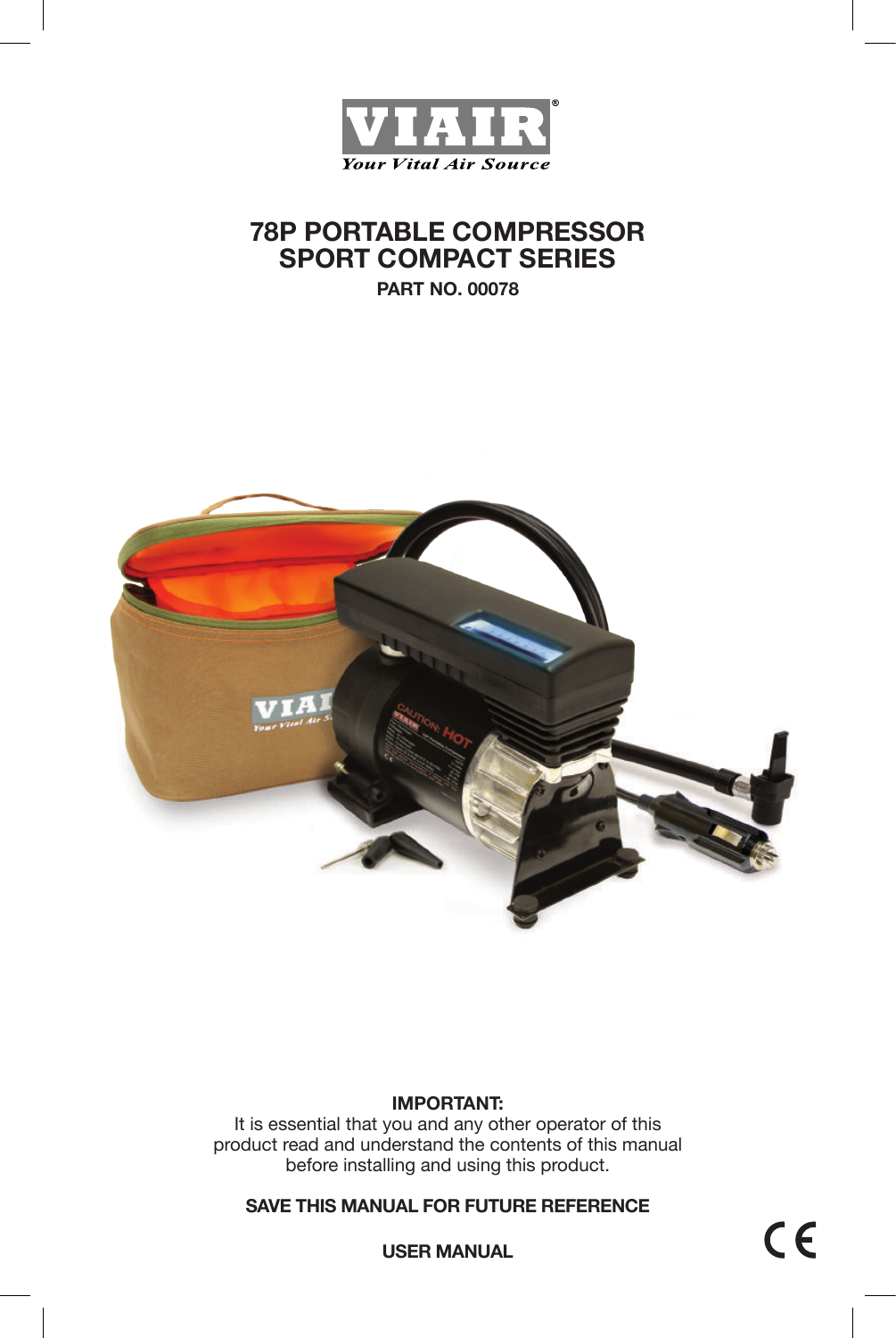### **78P PORTABLE COMPRESSOR**

Please read this instruction manual carefully prior to operating this product. Pay particular attention to the **CAUTION** and **WARNING** statements in this manual. Failure to comply with these instructions could result in personal injury or property damage. Retain these instructions for future reference.

### **DESCRIPTION:**

**This portable oil-less air compressor is designed to operate on 12 volts DC and must be used with a power port that supports 15 amps.** The unit comes equipped with an illuminated pressure display, LED work light, deluxe carry bag with bright orange lining for enhanced visibility, and a 3 pc. set of inflation tips. It can be used for inflating tires, sports balls, or topping off pressure for single person tube rafts, air mats, and other uses.

#### **78P AMP DRAW WARNING:**

Most automotive cigarette lighter/power ports handle up to 15 amps. Some vehicles' power ports may have lower amp ratings. Before purchasing and using this unit, inspect the amp draw limitations of your vehicle's power port. The 78P Portable Air Compressor requires a power port rated for 15 amps. Never replace fuses of higher amp rating beyond the original rating of the circuit. Consult your vehicle's manual for further details.

### **IMPORTANT SAFETY INSTRUCTIONS:**

**CAUTION:** The compressor has been designed to provide long-term, trouble-free operation. To reduce risk of electrical shock or electrocution and to prevent damage to your compressor, follow these simple guidelines:

- 1. Do not disassemble. Do not attempt to repair or modify this unit.
- 2. Never allow children to operate this compressor. Close supervision is necessary when this compressor is being used near children.
- 3. This compressor will become very hot during and immediately after use. Do not touch any part of this compressor with bare hands, other than the ON/OFF switch and carry handle, during or immediately after use.
- 4. Provide sufficient cooling time before storing the unit.
- 5. Never operate the compressor near fire, flammable gas or liquid.
- 6. There are no user-serviceable parts in this unit, no lubrication is required.
- 7. Do not pump anything other than atmospheric air.
- 8. Never use this product while sleepy or drowsy.
- 9. Be sure the unit's power switch is in the OFF position when not in use.
- 10. Use only in well ventilated areas.
- 11. This air compressor is equipped with an Automatic Reset Thermal Protector, and can automatically restart after the thermal protector resets.
- 12. Always cut off power source when thermal protector becomes activated. After allowing the compressor to cool off for about 30 minutes, you can safely resume usage of the air compressor by turning on the air compressor.
- 13. The unit should be used only in dry environment. Protect the unit from rain, snow or other sources of moisture.
- 14. Never carry the air compressor by the hose or power cord.
- 15. Never point air nozzle towards another person or any part of the body.
- 16. Inflate items only to their manufacturer's recommendations pressures. Do not leave air compressor running unattended. It could burst tires or other items.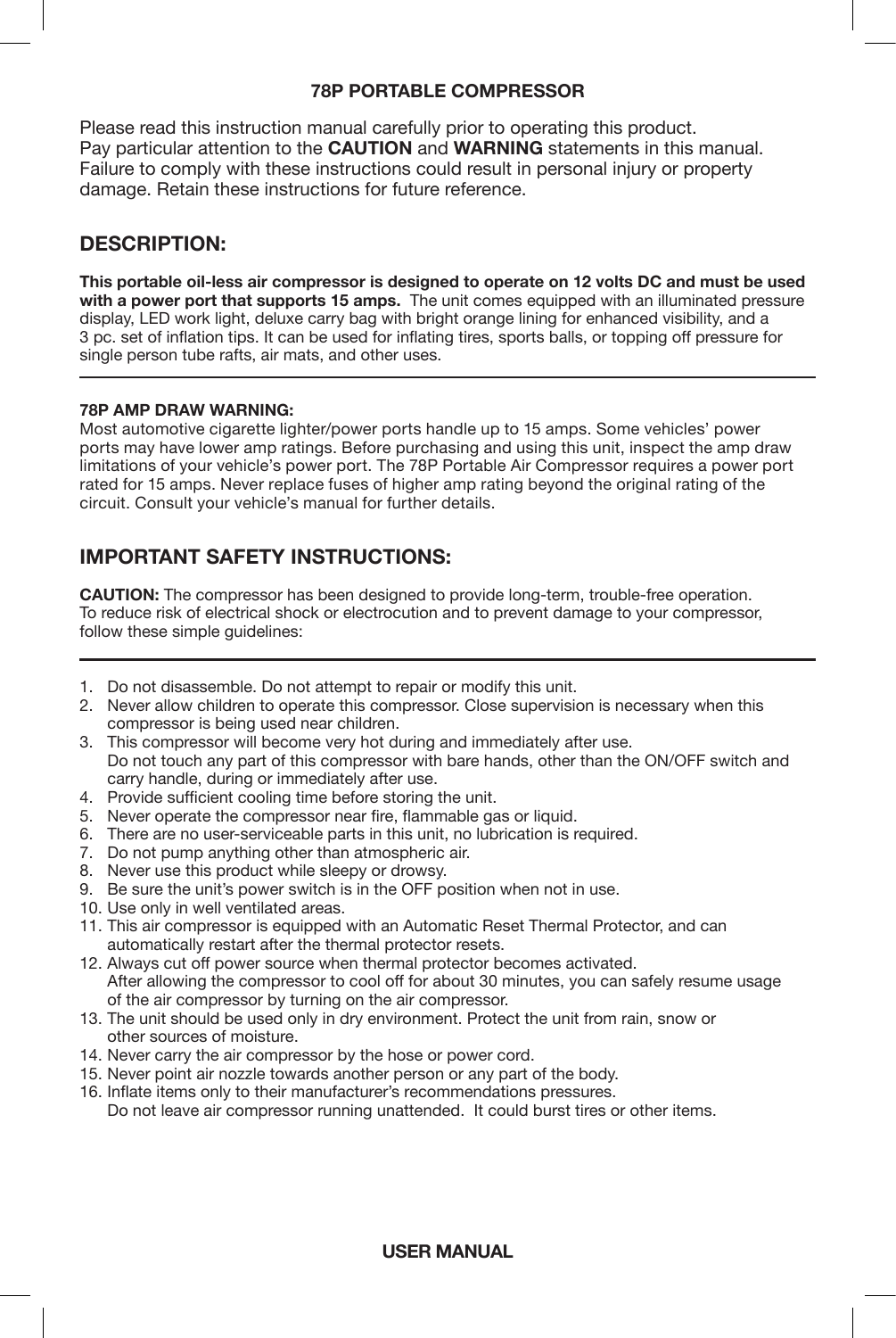### **78P PORTABLE COMPRESSOR**

### **FEATURES:**

- 1. Illuminated Pressure Display
- 2. LED Work Light
- 3. Accessory Power Port Plug
- 4. 3-Pc. Inflation Tips Kit
- 5. Press-On Chuck
- 6. Deluxe Carry Bag with Bright Orange Lining for Enhanced Visibility
- 8. Piston Type Compressor
- 9. Oil-Less Design
- 10. Gearless Direct-Drive Motor
- 11. Permanently Lubricated Bearings
- 12. Compact Size for Easy Carrying and Storage
- 13. High Strength Stainless Steel Valves
- 14. Anodized Aluminum Alloy Cylinder

## **OPERATING INSTRUCTIONS:**

**CAUTION:** To avoid over inflation, never exceed recommended pressure. Doing so may cause articles to burst and can cause serious bodily injury. Always make sure the Portable Compressor's power cord is uncoiled and fully extended when using your air compressor to avoid overheating the power cord.

### *INFLATING CARS & MOTORCYCLE TIRES:*

**IMPORTANT:** Engine must be running while using this compressor.

- 1. The compressor is designed to operate on 12 volts DC. To obtain power, plug the power cord into a 12-volt cigarette lighter socket or other 12-volt power source.
- 2. Start vehicle's engine to provide charging voltage.
- 3. Attach the end of the air hose to the tire valve stem.
- 4. Turn the compressor power switch to ON and begin to inflate tire.
- 5. When the illuminated pressure display indicates the desired pressure, switch the unit OFF and remove the air hose from the tire valve stem.

#### *FOR ALL OTHER INFLATABLE OBJECTS, INCLUDING BICYCLE TIRES, TOYS, AND SPORTS BALLS:*

**IMPORTANT:** Engine must be running while using this compressor.

- 1. A selection of inflation tips is provided to fit some inflatable objects. Simply clamp the appropriate nozzle into the press on tire chuck of the air hose.
- 2. Attach the appropriate nozzle to article to be inflated, start vehicle's engine to provide charging voltage, and turn the power switch to the ON position.
- 3. When article is inflated to desired firmness, turn the compressor off. Do not over inflate.

**Please Note:** During inflation, due to air velocity, pressure gauge cannot provide accurate pressure readings, to check and verify the actual tire pressure the compressor must be in OFF position.

## **MAINTENANCE INSTRUCTIONS:**

Turn **OFF** and unplug Air Compressor. Your air compressor is equipped with a permanently lubricated, maintenance-free motor. Never try to lubricate the compressor. Use only mild soap and a cloth dampened with hot water to clean plastic parts. Avoid any type of detergents or solvents, which might contain chemicals that could damage plastic portions or painted surfaces of the compressor. All other services should be performed by a qualified person.

**USER MANUAL**